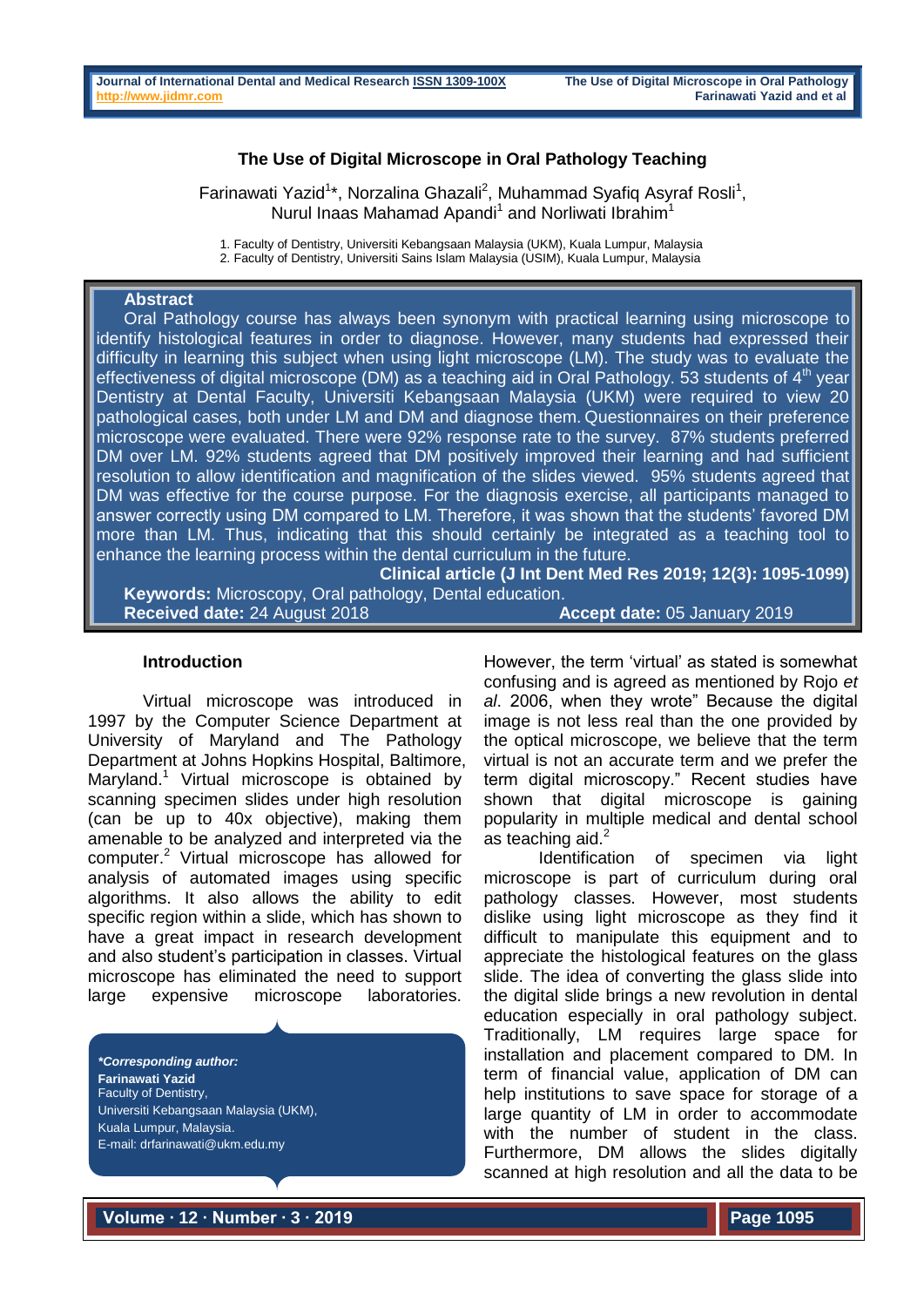saved in the computer. This can prevent specimen loss due to breakage or misplace, as well as abridge slide analysis for research.<sup>3</sup> DM still has no statistically significant influence on academic performances among the student. Most of the researchers only assessed student perception when using DM compared to LM by using questionnaire to evaluate the result. $2 \ln \text{our}$ study, we compared student's performance in identifying oral pathology cases when using LM and DM.

### **Methods**

Ethical approval was obtained from Research Ethics Committee Universiti Kebangsaan Malaysia (RECUKM); UKM PPI/111/8/JEP-2017-668. Convenient sampling of 53,  $4<sup>th</sup>$  year students of Dental Faculty of The National University of Malaysia (UKM) was done. Informed consent was obtained from all the subjects. All students had undergone Oral Pathology lecture series according to the curriculum.

## **Digital slide preparation**

Ten selected cases of histology slides were scanned using Precipoint M8 microscope scanner and the images were uploaded in the computer using OlyVIA viewer software. This software enables remote access to slide image server by LAN/www. It provides high speed image transfer via LAN/WAN and also high image quality. The OlyVIAWeb viewer is also compatible with MAC software and can be viewed as .vsi files using this software. Annotations and text are also available for students to mark on the images as they are studying.

# **Making diagnosis using DM and LM**

Students were briefed on instructions the usage of the LM and the DM software. Afterwards, they viewed the slides and diagnosed 10 pathological cases each both under LM and DM of these lesions.

# **Student perception**

At the end of the session, students were asked to complete a questionnaire to evaluate their perception on LM and DM. The questionnaire was adapted from Zachary RM and Bruno  $CJ<sup>2</sup>$  and conducted in online form. It consist of nine questions, each with three possible answers: agree, undecided, disagree.

## **DM/LM Diagnosis Exercise**

Diagnosis exercise done to compare the effectiveness of DM and LM. Fifty-two students were selected for the LM session while only 51 students were included for the DM session. The remaining students were excluded due to color blindness.

### **Results**

Forty-nine students out of 53 students responded to the questionnaire contributing to 92% of response rate to the survey. From the respondents, 87% stated they preferred the use of DM over the use of LM. However, only 2% reported a preference for the LM, while 10% were undecided. Ninety-two percent of students agreed that DM positively improved their learning and had sufficient resolution to allow identification and magnification of the slides viewed. When asked which navigation was easier, 94% of the sample agreed that DM was easier. Ninety-five percent also agreed that DM was effective for the course purpose. DM brought more fun compared to LM as stated by 80% of the sample and 92% also agreed that DM software allowed for better collaboration with other participants.

We had classified the questionnaire into 3 parts which are part 1: student's perception (Question 1 and 2), part 2: easy to manipulate (Question 4, 5, 6 and 7) and part 3: attractive teaching experience (Question 3, 8 and 9). Based on the graph (Figure 1, 2 and 3), 87% student preferred DM compared to LM. More than 92% of student claimed the DM was easier to manipulate and more than 80% having fun while using DM during oral pathology classes.

For the LM session, 50 students managed to answer the correct diagnosis of lesions and scored more than 50%. However, 2 students failed and scored less than 50%. The average marks for LM was 77%. For the DM session, all participants managed to answer correctly the diagnosis and scored more than 50%. The average mark was 93% ±9. To compare between DM and LM, Mann Whitney U-test was used to analyze with  $P < 0.05$ .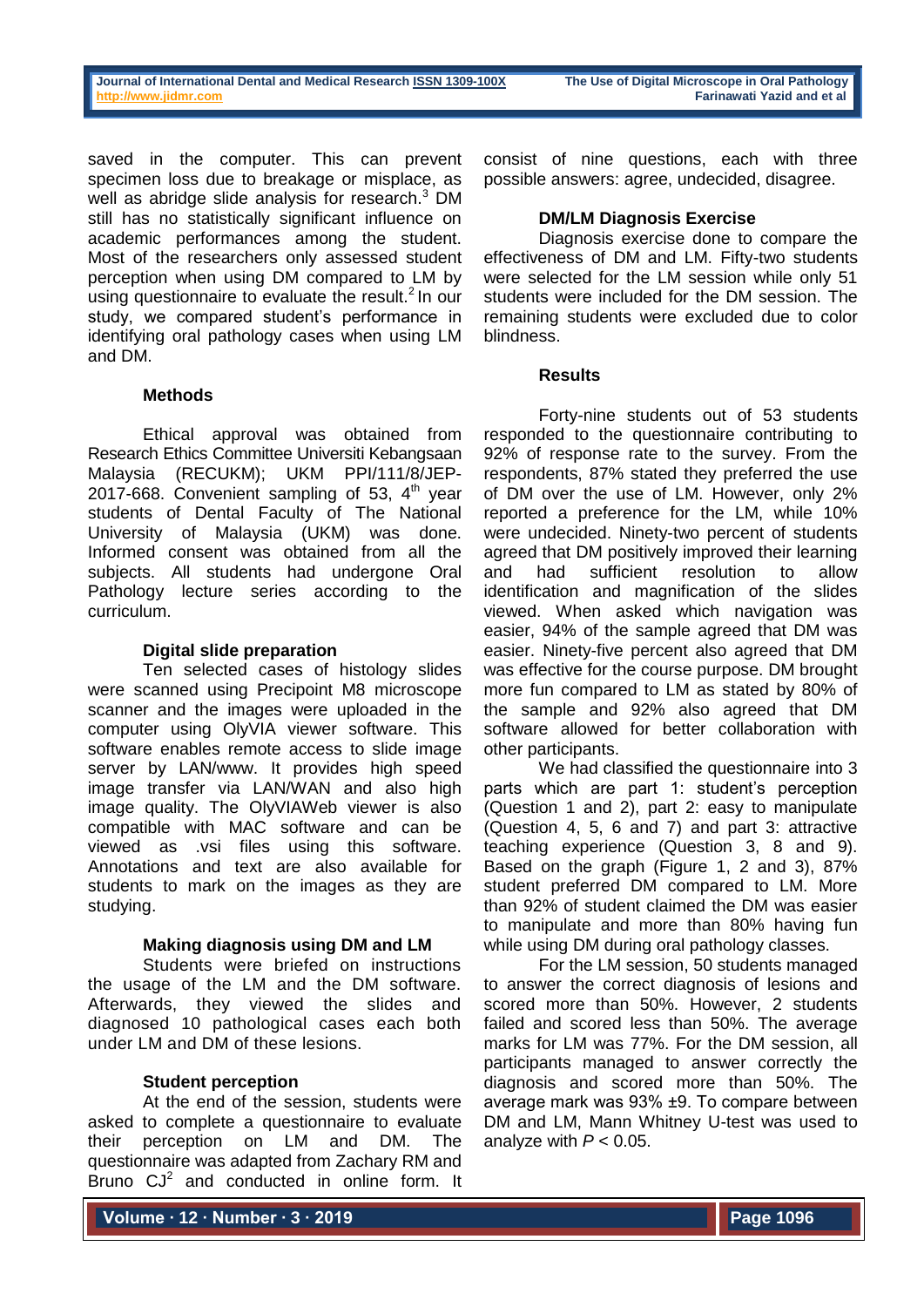# **QUESTION** 1. I preferred the digital microscope to the light microscope 2. I preferred the light microscope compare to digital microscope 3.Using of the digital microscope enhanced my learning of the material 4. The maneuverable images studied with the digital microscope were of sufficient resolution to allow identification of the required organs, tissues and cells 5. The digital microscope had sufficient magnification potential to allow me to examine the tissues and cells in great detail 6. Navigation of the images with the digital microscope viewer was easier than that of the glass slide 7. The software viewing technology used in the digital microscope was effective with the purpose of this course 8. Using the digital microscope was more fun than using the light microscope 9. The digital microscope software allowed for greater collaboration with other student

**Table 1.** Survey Questions Adapted from Zachary *et al*. 2013.



**Figure 1.** Student's Perception Towards Digital Microscope and Light Microscope.

**Volume ∙ 12 ∙ Number ∙ 3 ∙ 2019**



# **Figure 2.** Ease of Manipulation with Digital Microscope.





**Figure 4.** Student's Assessment Performance using LM (Blue Line) And DM (Red Line). The Passing Mark Is 50% for the Assessment.

**Figure 3.** Attractive Learning Experience with Digital Microscope.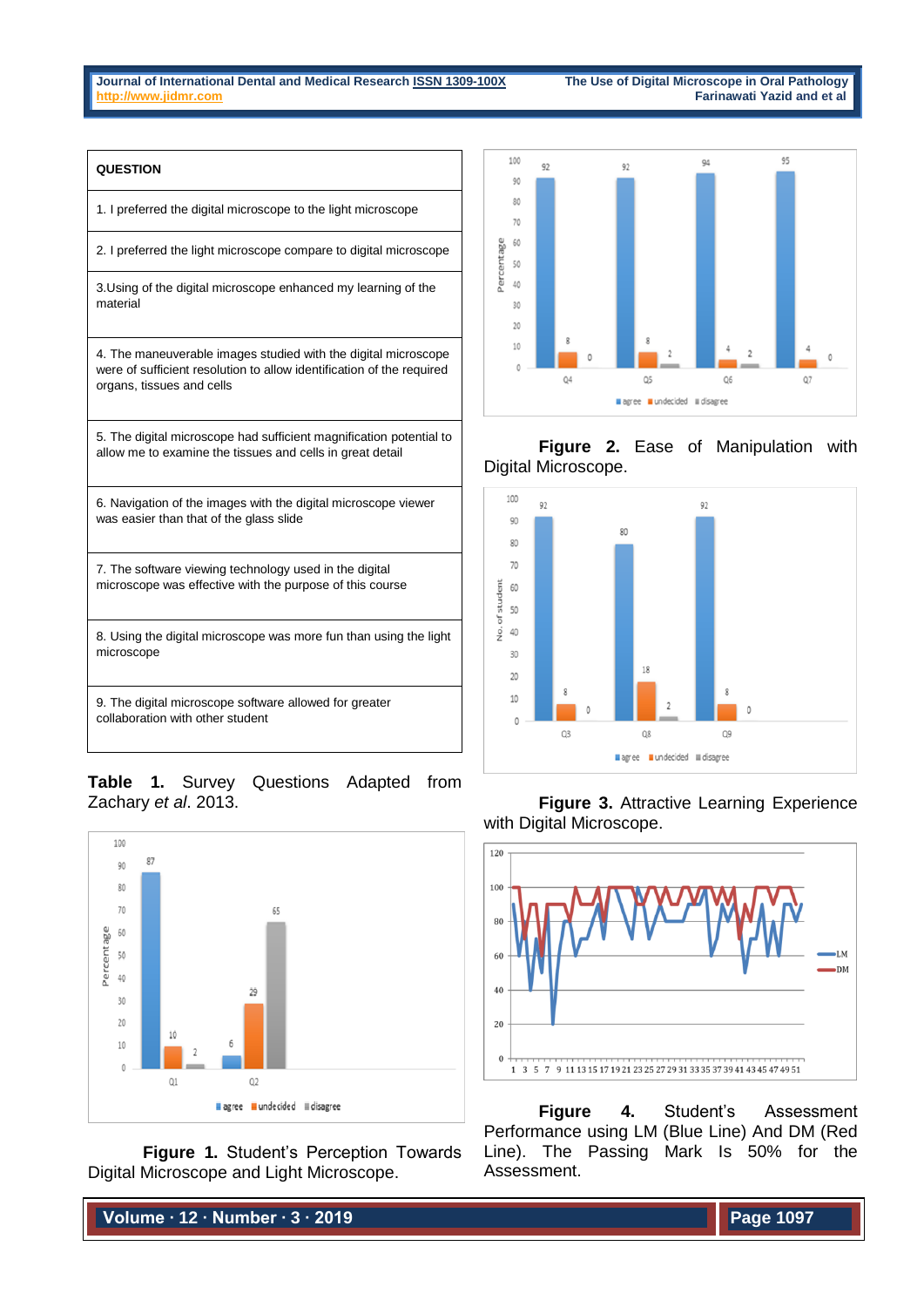### **Discussion**

In this study, the aim was to evaluate the effectiveness of DM as a teaching aid in oral pathology. From the results, majority of students preferred DM over LM adding up to a total of 87%. This is comparable to studies done by Zachary *et al*. <sup>2</sup>, Hao YU *et al*. <sup>4</sup>, Farah *et al*. <sup>5</sup> and D. J Brierley *et al*. 6 , as all respondents gave the inclination of preference towards DM. It is important to obtain student's feedback on the learning resources in the educational services and this study showed that majority of the students prefer DM.<sup>7</sup> Amongst advantages of DM that we observed was that there was no longer the need to redirect and refocus the image on the conventional microscope in order to view illustrations as in the textbook. $6$  Everything was made easy by using the mouse and clicks of the buttons at the tip of your fingers to maneuver the images. Thus, moving towards a paperless environment where technology is used to combine data for educational training. $8$  It was also found that students were more alert and engaged when using DM compared to LM as 80% agreed that it was more fun to utilize.

Besides that, the biggest impact was that the images can be viewed by more than one person at any time, as the software also allows for group chats and discussions. The interactive learning using DM may change the lecturer role from sole knowledge provider to a moderator by converting conventional discussion in the classroom using LM to online forums with DM that is more engaging for the students. $9$  These allow the students to have more understanding and be more confident in learning oral pathology as they are viewing the same images as the lecturers and tutors.<sup>10</sup> This in hand also eliminates the need to have multiple microscopes to compensate for the amount of students in each class every year which is not very costeffective. Some of the students who participated in the workshop also expressed that they found more interactive way of learning this particular subject as to being alone with the LM and not knowing what they we were looking at. Most agreed that this facility helped them to appreciate it more and being able to correlate it in the clinical settings.

DM also eliminates the need for slide maintenance as over time, the hematoxylin and eosin (H&E) staining are prone to fade or they can be accidently broken. $<sup>2</sup>$  The ability of DM to</sup> maintain image quality, speed and efficacy also serves as a major benefit.<sup>10</sup> Furthermore, the ability to provide a bank of standardized images $11$ and annotate directly on the images<sup>12</sup> could serve as a start to technology advancements in learning pathology. With the use of this software, students or teaching staffs will also be able to access and view the slide images at their own time allocation thus making learning not restricted to office hour's only.<sup>12</sup>

Even with many beneficial outcomes there were also some setbacks, one being that the lecturers and tutors need to be well versed in the software in order to manipulate the  $DM<sup>2</sup>$ However, we did have a technician on standby to assist in any hiccups along the workshop. Also DM requires quite some time to completely scan an image and the larger the specimen the longer time it takes to complete. Furthermore, only one image can be scanned at one time. Besides that, DM would also have its financial drawbacks such as it require high bandwidths and large digital storage plus backup modalities.<sup>13</sup>

Amongst our objective was also to assess students' performance in identifying oral pathology cases when using LM and DM. Although some research suggested conversion to DM had no statistically significant effect on academic performance.<sup>14</sup> However, a study done by Raja  $S^{15}$ , suggest that there is a significant effect on students' academic performance. Our study also supports this outcome as we have evidence that it does have a significant impact on improvement of the students' academics. This is shown by where all the students who participated in the DM diagnosis exercise were able to get correct diagnosis and score marks of more than 50%. While for LM, 2 students failed to get marks more than 50%. If it were to be implemented permanently into the dental curriculum, surely students will be well versed in this particular subject. Thus it would be possible to curb the failure rate amongst students in the future. The DM can improve the students' knowledge of Oral Pathology course through this interactive learning and may also increase the lecturer satisfaction in teaching this course.<sup>16</sup>

Even with promising results, our study did have its limitations, including that we did not assess the quality and quantity of previous LM exposure. Some students did not respond to the questionnaire. Furthermore, the questions asked

**Volume ∙ 12 ∙ Number ∙ 3 ∙ 2019**